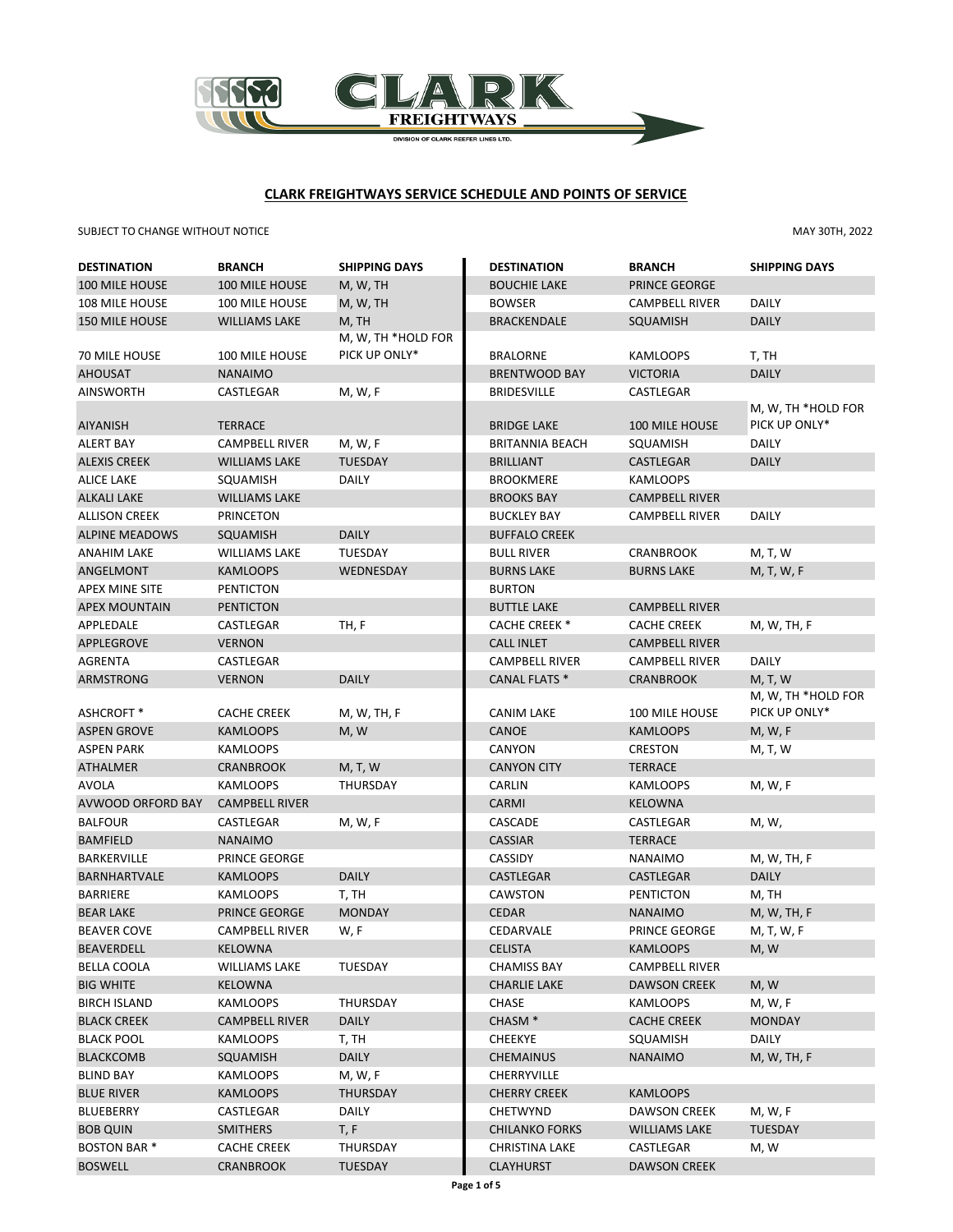| <b>DESTINATION</b>     | <b>BRANCH</b>         | <b>SHIPPING DAYS</b> | <b>DESTINATION</b>       | <b>BRANCH</b>         | <b>SHIPPING DAYS</b> |
|------------------------|-----------------------|----------------------|--------------------------|-----------------------|----------------------|
| <b>CLEARWATER</b>      | <b>KAMLOOPS</b>       | T, TH                | <b>FORT NELSON</b>       | <b>DAWSON CREEK</b>   | M                    |
| <b>CLINTON *</b>       | <b>CACHE CREEK</b>    | <b>MONDAY</b>        | <b>FORT ST JOHN</b>      | <b>DAWSON CREEK</b>   | M, W                 |
| <b>COAL HARBOUR</b>    | <b>CAMPBELL RIVER</b> | W, F                 | <b>FORT ST JAMES *</b>   | <b>PRINCE GEORGE</b>  | WEDNESDAY            |
| COALMONT               | <b>PRINCETON</b>      | <b>DAILY</b>         | <b>FORT STEELE</b>       | <b>CRANBROOK</b>      | M, T, W              |
| <b>COBBLE HILL</b>     | <b>NANAIMO</b>        | M, TH                | <b>FRANCOIS LAKE</b>     | <b>BURNS LAKE</b>     |                      |
| COLDSTREAM             | <b>VERNON</b>         | <b>DAILY</b>         | <b>FRASER LAKE *</b>     | PRINCE GEORGE         | WEDNESDAY            |
| <b>COLWOOD</b>         | <b>VICTORIA</b>       | <b>DAILY</b>         | <b>FREEPORT</b>          | <b>BURNS LAKE</b>     |                      |
| <b>COMOX</b>           | <b>CAMPBELL RIVER</b> | <b>DAILY</b>         | <b>FRENCH CREEK</b>      | <b>NANAIMO</b>        | MAY 30TH, 2022       |
| <b>COOMBS</b>          | <b>NANAIMO</b>        | <b>DAILY</b>         | <b>FRUITVALE</b>         | <b>CASLTEGAR</b>      | <b>DAILY</b>         |
| <b>COOPER CREEK</b>    | CASTLEGAR             |                      | <b>FURRY CREEK</b>       | SQUAMISH              | <b>DAILY</b>         |
| <b>CORDOVA BAY</b>     | <b>VICTORIA</b>       | <b>DAILY</b>         | <b>GABRIOLA ISLAND</b>   | <b>NANAIMO</b>        |                      |
| <b>CORTES ISLAND</b>   | <b>CAMPBELL RIVER</b> | M, W                 | <b>GALIANO ISLAND</b>    | <b>VICTORIA</b>       |                      |
| <b>COURTENAY</b>       | <b>CAMPBELL RIVER</b> | <b>DAILY</b>         | <b>GALLAGHER LAKE</b>    | <b>PENTICTON</b>      | <b>DAILY</b>         |
| <b>COWICHAN BAY</b>    | NANAIMO               |                      | GALLOWAY                 | <b>CRANBROOK</b>      | M, T, W              |
| <b>CRAIGELLA CHIE</b>  | <b>VERNON</b>         | M, W, F              | <b>GANGES</b>            | <b>VICTORIA</b>       | M, T, W, TH          |
| <b>CRANBERRY</b>       | <b>GIBSONS</b>        | M, W, TH             | <b>GARDEN BAY</b>        | <b>GIBSONS</b>        | <b>DAILY</b>         |
| <b>CRANBROOK</b>       | <b>CRANBROOK</b>      | M, T, W, TH          | <b>GARIBALDI</b>         |                       | <b>DAILY</b>         |
| <b>CRAWFORD BAY</b>    | CRANBROOK             | <b>TUESDAY</b>       | <b>GARIBALDI HEIGHTS</b> | SQUAMISH              | <b>DAILY</b>         |
| <b>CRESCENT VALLEY</b> | <b>CASTLEGAR</b>      | <b>DAILY</b>         | <b>GENELLE</b>           | CASTLEGAR             | <b>DAILY</b>         |
| <b>CRESTON</b>         | <b>CRESTON</b>        | M, T, W, TH          | <b>GIBSONS</b>           | <b>GIBSONS</b>        | <b>DAILY</b>         |
| <b>CROFTON</b>         | <b>NANAIMO</b>        | <b>DAILY</b>         | <b>GILFORD ISLAND</b>    | <b>CAMPBELL RIVER</b> |                      |
| <b>CUMBERLAND</b>      | <b>CAMPBELL RIVER</b> | <b>DAILY</b>         | <b>GLACIER</b>           | <b>VERNON</b>         |                      |
| <b>CYPRESS ISLE</b>    | <b>CAMPBELL RIVER</b> |                      | <b>GLADE</b>             | <b>CASTLEGAR</b>      | <b>DAILY</b>         |
| <b>DALLAS</b>          | <b>KAMLOOPS</b>       | <b>DAILY</b>         | <b>GLEN EDEN</b>         | <b>KAMLOOPS</b>       |                      |
| <b>DARFIELD</b>        | <b>KAMLOOPS</b>       | T, TH                | <b>GOLD BRIDGE</b>       | <b>KAMLOOPS</b>       | T, TH                |
| DAVIS BAY              | <b>GIBSONS</b>        | <b>DAILY</b>         | <b>GOLD RIVER</b>        |                       |                      |
| <b>DAWSON CREEK</b>    | <b>DAWSON CREEK</b>   | M, W                 | <b>GOLDEN</b>            | <b>CRANBROOK</b>      | M, T, W              |
| <b>DEASE LAKE</b>      | <b>SMITHERS</b>       | T, F                 | GOLDSTREAM               | <b>VICTORIA</b>       | <b>DAILY</b>         |
| <b>DECKER LAKE</b>     | <b>BURNS LAKE</b>     | M, T, W, F           | <b>GRAND FORKS</b>       | <b>CASTLEGAR</b>      | M, W                 |
| DENMAN ISLAND          | <b>CAMPBELL RIVER</b> | WEDNESDAY            | <b>GRANISLE</b>          | <b>SMITHERS</b>       |                      |
| <b>DEPARTURE BAY</b>   | <b>NANAIMO</b>        | <b>DAILY</b>         | <b>GRASSY PLAINS</b>     | <b>BURNS LAKE</b>     |                      |
| DUNCAN DAM SITE        | CASTLEGAR             |                      | <b>GRAY CREEK</b>        | <b>CRANBROOK</b>      | <b>TUESDAY</b>       |
| <b>DUNCAN</b>          | <b>NANAIMO</b>        | <b>DAILY</b>         | <b>GREENVILLE</b>        | <b>TERRACE</b>        |                      |
| <b>DUNSTER</b>         | PRINCE GEORGE         | T, F                 | <b>GREENWOOD</b>         | CASTLEGAR             | M,W                  |
| <b>DUTCH CREEK</b>     | <b>CRANBROOK</b>      | M, T, W              | <b>GRINDROD</b>          | <b>VERNON</b>         | M, W                 |
| <b>EARL'S COVE</b>     | <b>GIBSONS</b>        | M, W, TH             | <b>HAGENSBORG</b>        | <b>WILLIAMS LAKE</b>  | <b>TUESDAY</b>       |
| <b>EBERTS COVE</b>     | <b>CAMPBELL RIVER</b> |                      | <b>HAISLA</b>            | <b>TERRACE</b>        |                      |
| <b>EDEN LAKE</b>       | PRINCE RUPERT         |                      | <b>HALFMOON BAY</b>      | <b>GIBSONS</b>        | M, W,                |
| <b>EDGEWATER</b>       | CRANBROOK             | M, T, W              | <b>HANCEVILLE</b>        | <b>WILLIAMS LAKE</b>  |                      |
| EDGEWOOD               |                       |                      | HARMAC                   | NANAIMO               | M, W, TH, F          |
| <b>EGMONT</b>          | <b>GIBSONS</b>        | <b>DAILY</b>         | <b>HARROP</b>            | CASTLEGAR             | <b>FRIDAY</b>        |
| <b>ELK FALLS</b>       | <b>CAMPBELL RIVER</b> | DAILY                | <b>HARTLEY BAY</b>       | PRINCE RUPERT         |                      |
| <b>ELKFORD</b>         | <b>CRANBROOK</b>      | M, T, W              | <b>HAZELTON</b>          | <b>SMITHERS</b>       | T, F                 |
| <b>ELKO</b>            | CRANBROOK             | M, T, W              | <b>HEDLEY</b>            | PRINCETON             | WEDNESDAY            |
| <b>ENDAKO</b>          | <b>PRINCE GEORGE</b>  |                      | <b>HEFFLEY CREEK</b>     | <b>KAMLOOPS</b>       | T, TH                |
| <b>ENDERBY</b>         | <b>VERNON</b>         | <b>DAILY</b>         | <b>HELLS GATE</b>        | <b>CACHE CREEK</b>    | THURSDAY             |
| <b>ERICKSON</b>        | <b>CRESTON</b>        | M, T, W              | <b>CHARLIE LAKE</b>      | <b>CAMPBELL RIVER</b> |                      |
| ERIE                   | CASTLEGAR             | T, TH                | <b>HERIOT BAY</b>        | <b>CAMPBELL RIVER</b> | M, W                 |
| <b>ERRINGTON</b>       | <b>NANAIMO</b>        | <b>DAILY</b>         | HIXON *                  | PRINCE GEORGE         | M, W                 |
| <b>ESQUIMALT</b>       | <b>VICTORIA</b>       | <b>DAILY</b>         | <b>HOLBERG</b>           | <b>CAMPBELL RIVER</b> |                      |
| <b>FAIRMONT</b>        | <b>CRANBROOK</b>      | M, T, W              | <b>HONEYMOON BAY</b>     | <b>NANAIMO</b>        |                      |
| <b>FALCON RIDGE</b>    | KELOWNA               |                      | <b>HORNBY ISLAND</b>     |                       |                      |
| <b>FALKLAND</b>        | <b>KAMLOOPS</b>       |                      | <b>HORSEFLY</b>          | <b>WILLIAMS LAKE</b>  |                      |
| <b>FANNY BAY</b>       | <b>CAMPBELL RIVER</b> | <b>DAILY</b>         | <b>HOSMER</b>            | <b>CRANBROOK</b>      | M, T, W              |
| <b>FAUQUIER</b>        |                       |                      | <b>HOUSTON</b>           | <b>SMITHERS</b>       | M, T, W, F           |
| <b>FERNIE</b>          | <b>CRANBROOK</b>      | M, T, W              | <b>HOWSER</b>            | CASTLEGAR             | M, W                 |
| <b>FIELD</b>           | <b>CRANBROOK</b>      |                      | <b>HUDSONS HOPE</b>      | <b>DAWSON CREEK</b>   | <b>MONDAY</b>        |
| <b>FORDING RIVER</b>   | <b>CRANBROOK</b>      | M, T, W              | <b>INVERMERE</b>         | <b>CRANBROOK</b>      | M, T, W              |
|                        |                       | M, W, TH *HOLD FOR   |                          |                       |                      |
| <b>FOREST GROVE*</b>   | 100 MILE HOUSE        | PICK UP ONLY*        | <b>ISKUT</b>             | <b>SMITHERS</b>       | T, F                 |
| <b>FORT FRASER</b>     | PRINCE GEORGE         | WEDNESDAY            | <b>JAFFRAY</b>           | <b>CRANBROOK</b>      | M, T, W              |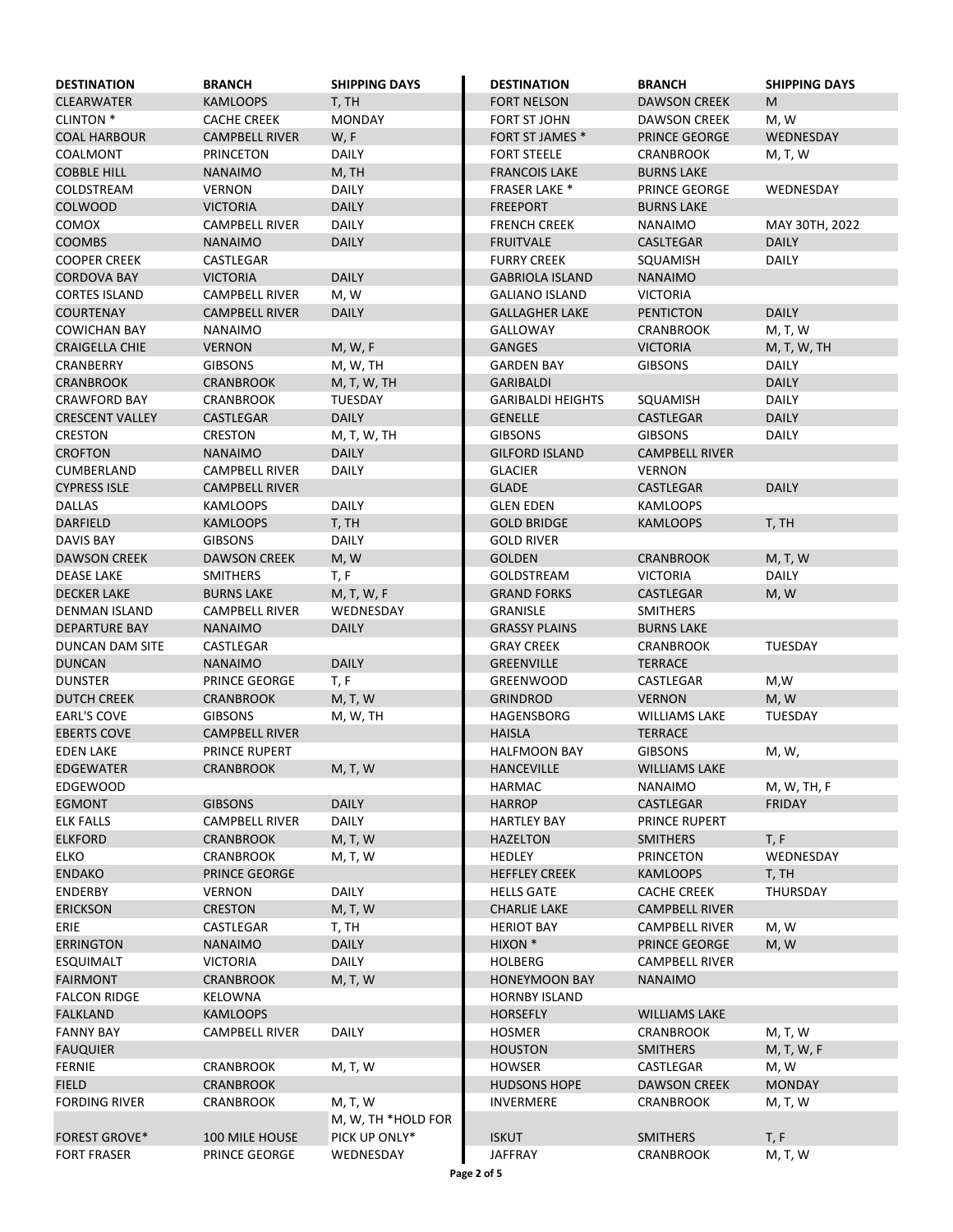| <b>JOHNSON'S LANDING</b><br><b>CASTLEGAR</b><br>MASSET <sup>*</sup><br>Q.C ISLAND<br>T, F<br>T, F<br><b>JORDAN RIVER</b><br><b>VICTORIA</b><br>MCBRIDE <sup>*</sup><br><b>PRINCE GEORGE</b><br><b>JUSKATLA</b><br>Q.C. ISLAND<br><b>TUESDAY</b><br><b>MCLEESE LAKE</b><br><b>WILLIAMS LAKE</b><br>M, W<br>KALEDEN<br>DAILY<br>PENTICTON<br><b>MCCLINTON BAY</b><br>Q.C ISLAND<br><b>DAILY</b><br><b>KAMLOOPS</b><br><b>DAILY</b><br><b>MCGUIRE</b><br><b>KAMLOOPS</b><br>SQUAMISH<br>KANAKA BAR <sup>*</sup><br><b>CACHE CREEK</b><br><b>THURSDAY</b><br><b>MCLEOD LAKE</b><br>PRINCE GEORGE<br><b>MONDAY</b><br><b>KASLO</b><br><b>CASTLEGAR</b><br>M, W, F<br><b>MCLURE</b><br><b>KAMLOOPS</b><br>T, TH<br><b>KELOWNA</b><br><b>MCMURPHY</b><br>KELOWNA<br>DAILY<br>KAMLOOPS<br>MAY 30TH, 2022<br><b>KELSEY BAY</b><br><b>CAMPBELL RIVER</b><br><b>FRIDAY</b><br><b>MEADOW CREEK</b><br><b>CASTLEGAR</b><br><b>KEMANO</b><br><b>TERRACE</b><br><b>MEREWORTH SOUND</b><br><b>CAMPBELL RIVER</b><br><b>KEREMEOS</b><br>M, TH<br>M, W<br><b>PENTICTON</b><br><b>MERRITT</b><br><b>KAMLOOPS</b><br>KILDALA<br><b>TERRACE</b><br>M, T, W, F<br><b>MERVILLE</b><br><b>CAMPBELL RIVER</b><br><b>DAILY</b><br>KIMBERLEY<br><b>CRANBROOK</b><br>M, T, W<br><b>MESACHIE LAKE</b><br><b>NANAIMO</b><br><b>KINCOLITH</b><br>PRINCE RUPERT<br><b>METCHOSIN</b><br><b>VICTORIA</b><br>M, T, W, TH<br><b>KINGSGATE</b><br><b>CRESTON</b><br><b>MEZIADIN LAKE</b><br>M, T, W<br><b>SMITHERS</b><br>T, F<br>KINNAIRD<br>CASTLEGAR<br><b>DAILY</b><br><b>MICA LAKE</b><br><b>VERNON</b><br><b>KITCHENER</b><br>M, T, W<br><b>DAILY</b><br><b>CRANBROOK</b><br><b>MIDDLEPOINT</b><br><b>KITIMAT</b><br><b>TERRACE</b><br>M, T, W, F<br><b>MIDWAY</b><br>CASTLEGAR<br>M, W<br><b>KITKATLA</b><br>PRINCE RUPERT<br><b>MILL BAY</b><br><b>NANAIMO</b><br>M, TH<br><b>KITWANGA</b><br><b>TUESDAY</b><br>M, W, F<br><b>SMITHERS</b><br><b>MIRROR LAKE</b><br><b>CASTLEGAR</b><br><b>TUESDAY</b><br><b>DAWSON CREEK</b><br><b>MONDAY</b><br><b>KLEENA KLEEN</b><br><b>WILLIAMS LAKE</b><br><b>MOBERLY LAKE</b><br>KNUTSFORD<br>KAMLOOPS<br>DAILY<br><b>MONTE LAKE</b><br>KAMLOOPS<br><b>KOFFEE KUP</b><br><b>BURNS LAKE</b><br><b>MONTE CREEK</b><br>M, W, F<br><b>KAMLOOPS</b><br><b>MONDAY</b><br><b>MONTNEY</b><br><b>DAWSON CREEK</b><br><b>KOOTENAY BAY</b><br><b>CRANBROOK</b><br>M, W<br><b>KOKSILAH</b><br><b>DAILY</b><br><b>DAILY</b><br><b>NANAIMO</b><br><b>MONTROSE</b><br><b>CASTLEGAR</b><br>LAC DES ROCHES<br>MORESBY CAMP<br>LAC LA JUENE<br>M,W<br>KAMLOOPS<br><b>MORICETOWN</b><br><b>SMITHERS</b><br><b>TUESDAY</b><br>M, W, TH *HOLD FOR<br>LAC LA HACHE<br>100 MILE HOUSE<br>PICK UP ONLY*<br><b>MOUNT CURRIE</b><br>SQUAMISH<br><b>LADYSMITH</b><br><b>NANAIMO</b><br><b>MOYIE</b><br>M, W, TH, F<br><b>CRANBROOK</b><br>M, T, W<br><b>LAKE COWICHAN</b><br>DAILY<br>PRINCE RUPERT<br><b>NANAIMO</b><br><b>NADEN HARBOUR</b><br><b>LAKELSE</b><br><b>NAKUSP</b><br>TH, F<br><b>TERRACE</b><br><b>CASTLEGAR</b><br>LANGDALE<br><b>GIBSONS</b><br>DAILY<br><b>NANAIMO</b><br><b>NANAIMO</b><br>DAILY<br>LANGFORD<br><b>VICTORIA</b><br><b>DAILY</b><br><b>NANOOSE BAY</b><br><b>DAILY</b><br><b>NANAIMO</b><br>LANTZVILLE<br><b>NANAIMO</b><br>DAILY<br><b>NARAMATA</b><br><b>PENTICTON</b><br>THURSDAY<br>LARDEAU<br><b>CASTLEGAR</b><br><b>NEEDLES</b><br><b>VERNON</b><br>M, W, F<br><b>NELSON</b><br><b>DAILY</b><br>LASQUETI ISLAND<br><b>NANAIMO</b><br>CASTLEGAR<br><b>LAVINGTON</b><br><b>DAILY</b><br><b>NELWAY</b><br>T, TH<br><b>VERNON</b><br><b>CASTLEGAR</b><br>LAZO<br>DAILY<br><b>TERRACE</b><br>M, W,<br><b>CAMPBELL RIVER</b><br><b>NEW AIYANSH</b><br>TH, F<br><b>LIKELEY</b><br><b>WILLIAMS LAKE</b><br><b>NEW DENVER</b><br><b>CASTLEGAR</b><br><b>TUESDAY</b><br><b>LILLOOET</b><br><b>KAMLOOPS</b><br>M, T, TH<br><b>NEW HAZELTON</b><br>SMITHERS<br><b>LIONS BAY</b><br><b>DAILY</b><br><b>NICOLA</b><br>M, W<br>SQUAMISH<br>KAMLOOPS<br>LISTER<br>CRESTON<br>M, T, W<br>NIMPO LAKE<br><b>WILLIAMS LAKE</b><br>TUESDAY<br><b>LITTLE FORT</b><br>T, TH<br>NOOTKA SOUND<br>KAMLOOPS<br><b>CAMPBELL RIVER</b><br>M, W, F<br>LOGAN LAKE<br>KAMLOOPS<br>M, W<br>NOTCH HILL<br><b>KAMLOOPS</b><br><b>LONE BUTTE</b><br>NORTH BEND <sup>*</sup><br><b>CACHE CREEK</b><br><b>THURSDAY</b><br><b>LOUIS CREEK</b><br><b>KAMLOOPS</b><br>OAK BAY<br><b>VICTORIA</b><br><b>DAILY</b><br>T, TH<br>LOWER NICOLA<br><b>KAMLOOPS</b><br>M, W<br><b>CHARLIE LAKE</b><br><b>PENTICTON</b><br><b>DAILY</b><br>LUMBY<br>OK MISSION<br>KELOWNA<br><b>DAILY</b><br>VERNON<br>T, TH, F<br><b>DAILY</b><br>LUND<br><b>GIBSONS</b><br>OK LANDING<br><b>VERNON</b><br>LYTTON *<br>THURSDAY<br>OLIVER<br><b>DAILY</b><br><b>CACHE CREEK</b><br><b>PENTICTON</b><br>PRINCE GEORGE<br><b>OLIVER'S LANDING</b><br><b>DAILY</b><br>MACKENZIE <sup>*</sup><br>MONDAY<br>SQUAMISH<br><b>GIBSONS</b><br>DAILY<br>OLLALLA<br><b>MADEIRA PARK</b><br>WEDNESDAY<br><b>OSOYOOS</b><br><b>PENTICTON</b><br><b>DAILY</b><br><b>MAGNA BAY</b><br>KAMLOOPS<br>MALAHAT<br><b>VICTORIA</b><br><b>MONDAY</b><br>OYAMA<br>KELOWNA<br>DAILY<br><b>MALAKWA</b><br><b>KAMLOOPS</b><br><b>OYSTER RIVER</b><br><b>CAMPBELL RIVER</b><br><b>DAILY</b><br>M, W, F<br><b>CAMPBELL RIVER</b><br>PANORAMA <sup>*</sup><br><b>CRANBROOK</b><br><b>MANSON'S LANDING</b><br>M, W<br>M, W<br><b>DAILY</b><br><b>MAPLE BAY</b><br>NANAIMO<br>DAILY<br>PARADISE VALLEY<br>SQUAMISH<br>MARA<br>VERNON<br>M, W<br>PARKSVILLE<br>NANAIMO<br>DAILY<br><b>KELOWNA</b><br>M, W, F<br>MARBLEHEAD<br>CASTLEGAR<br>PEACHLAND<br>MARGUERITE<br>PRINCE GEORGE<br>M, W<br>PEMBERTON<br>SQUAMISH<br>M, W, TH | <b>DESTINATION</b> | <b>BRANCH</b> | <b>SHIPPING DAYS</b> | <b>DESTINATION</b> | <b>BRANCH</b> | <b>SHIPPING DAYS</b> |
|---------------------------------------------------------------------------------------------------------------------------------------------------------------------------------------------------------------------------------------------------------------------------------------------------------------------------------------------------------------------------------------------------------------------------------------------------------------------------------------------------------------------------------------------------------------------------------------------------------------------------------------------------------------------------------------------------------------------------------------------------------------------------------------------------------------------------------------------------------------------------------------------------------------------------------------------------------------------------------------------------------------------------------------------------------------------------------------------------------------------------------------------------------------------------------------------------------------------------------------------------------------------------------------------------------------------------------------------------------------------------------------------------------------------------------------------------------------------------------------------------------------------------------------------------------------------------------------------------------------------------------------------------------------------------------------------------------------------------------------------------------------------------------------------------------------------------------------------------------------------------------------------------------------------------------------------------------------------------------------------------------------------------------------------------------------------------------------------------------------------------------------------------------------------------------------------------------------------------------------------------------------------------------------------------------------------------------------------------------------------------------------------------------------------------------------------------------------------------------------------------------------------------------------------------------------------------------------------------------------------------------------------------------------------------------------------------------------------------------------------------------------------------------------------------------------------------------------------------------------------------------------------------------------------------------------------------------------------------------------------------------------------------------------------------------------------------------------------------------------------------------------------------------------------------------------------------------------------------------------------------------------------------------------------------------------------------------------------------------------------------------------------------------------------------------------------------------------------------------------------------------------------------------------------------------------------------------------------------------------------------------------------------------------------------------------------------------------------------------------------------------------------------------------------------------------------------------------------------------------------------------------------------------------------------------------------------------------------------------------------------------------------------------------------------------------------------------------------------------------------------------------------------------------------------------------------------------------------------------------------------------------------------------------------------------------------------------------------------------------------------------------------------------------------------------------------------------------------------------------------------------------------------------------------------------------------------------------------------------------------------------------------------------------------------------------------------------------------------------------------------------------------------------------------------------------------------------------------------------------------------------------------------------------------------------------------------------------------------------------------------------------------------------------------------------------------------------------------------------------------------------------------------------------------------------------------------------------------------------------------------------------------------------------------------------------------------------------------------------------------------------------------------------------------------------------------------------------------------------------------------------------------------------------------------------------------------------------------------------------------------------------------------------|--------------------|---------------|----------------------|--------------------|---------------|----------------------|
|                                                                                                                                                                                                                                                                                                                                                                                                                                                                                                                                                                                                                                                                                                                                                                                                                                                                                                                                                                                                                                                                                                                                                                                                                                                                                                                                                                                                                                                                                                                                                                                                                                                                                                                                                                                                                                                                                                                                                                                                                                                                                                                                                                                                                                                                                                                                                                                                                                                                                                                                                                                                                                                                                                                                                                                                                                                                                                                                                                                                                                                                                                                                                                                                                                                                                                                                                                                                                                                                                                                                                                                                                                                                                                                                                                                                                                                                                                                                                                                                                                                                                                                                                                                                                                                                                                                                                                                                                                                                                                                                                                                                                                                                                                                                                                                                                                                                                                                                                                                                                                                                                                                                                                                                                                                                                                                                                                                                                                                                                                                                                                                                                                                         |                    |               |                      |                    |               |                      |
|                                                                                                                                                                                                                                                                                                                                                                                                                                                                                                                                                                                                                                                                                                                                                                                                                                                                                                                                                                                                                                                                                                                                                                                                                                                                                                                                                                                                                                                                                                                                                                                                                                                                                                                                                                                                                                                                                                                                                                                                                                                                                                                                                                                                                                                                                                                                                                                                                                                                                                                                                                                                                                                                                                                                                                                                                                                                                                                                                                                                                                                                                                                                                                                                                                                                                                                                                                                                                                                                                                                                                                                                                                                                                                                                                                                                                                                                                                                                                                                                                                                                                                                                                                                                                                                                                                                                                                                                                                                                                                                                                                                                                                                                                                                                                                                                                                                                                                                                                                                                                                                                                                                                                                                                                                                                                                                                                                                                                                                                                                                                                                                                                                                         |                    |               |                      |                    |               |                      |
|                                                                                                                                                                                                                                                                                                                                                                                                                                                                                                                                                                                                                                                                                                                                                                                                                                                                                                                                                                                                                                                                                                                                                                                                                                                                                                                                                                                                                                                                                                                                                                                                                                                                                                                                                                                                                                                                                                                                                                                                                                                                                                                                                                                                                                                                                                                                                                                                                                                                                                                                                                                                                                                                                                                                                                                                                                                                                                                                                                                                                                                                                                                                                                                                                                                                                                                                                                                                                                                                                                                                                                                                                                                                                                                                                                                                                                                                                                                                                                                                                                                                                                                                                                                                                                                                                                                                                                                                                                                                                                                                                                                                                                                                                                                                                                                                                                                                                                                                                                                                                                                                                                                                                                                                                                                                                                                                                                                                                                                                                                                                                                                                                                                         |                    |               |                      |                    |               |                      |
|                                                                                                                                                                                                                                                                                                                                                                                                                                                                                                                                                                                                                                                                                                                                                                                                                                                                                                                                                                                                                                                                                                                                                                                                                                                                                                                                                                                                                                                                                                                                                                                                                                                                                                                                                                                                                                                                                                                                                                                                                                                                                                                                                                                                                                                                                                                                                                                                                                                                                                                                                                                                                                                                                                                                                                                                                                                                                                                                                                                                                                                                                                                                                                                                                                                                                                                                                                                                                                                                                                                                                                                                                                                                                                                                                                                                                                                                                                                                                                                                                                                                                                                                                                                                                                                                                                                                                                                                                                                                                                                                                                                                                                                                                                                                                                                                                                                                                                                                                                                                                                                                                                                                                                                                                                                                                                                                                                                                                                                                                                                                                                                                                                                         |                    |               |                      |                    |               |                      |
|                                                                                                                                                                                                                                                                                                                                                                                                                                                                                                                                                                                                                                                                                                                                                                                                                                                                                                                                                                                                                                                                                                                                                                                                                                                                                                                                                                                                                                                                                                                                                                                                                                                                                                                                                                                                                                                                                                                                                                                                                                                                                                                                                                                                                                                                                                                                                                                                                                                                                                                                                                                                                                                                                                                                                                                                                                                                                                                                                                                                                                                                                                                                                                                                                                                                                                                                                                                                                                                                                                                                                                                                                                                                                                                                                                                                                                                                                                                                                                                                                                                                                                                                                                                                                                                                                                                                                                                                                                                                                                                                                                                                                                                                                                                                                                                                                                                                                                                                                                                                                                                                                                                                                                                                                                                                                                                                                                                                                                                                                                                                                                                                                                                         |                    |               |                      |                    |               |                      |
|                                                                                                                                                                                                                                                                                                                                                                                                                                                                                                                                                                                                                                                                                                                                                                                                                                                                                                                                                                                                                                                                                                                                                                                                                                                                                                                                                                                                                                                                                                                                                                                                                                                                                                                                                                                                                                                                                                                                                                                                                                                                                                                                                                                                                                                                                                                                                                                                                                                                                                                                                                                                                                                                                                                                                                                                                                                                                                                                                                                                                                                                                                                                                                                                                                                                                                                                                                                                                                                                                                                                                                                                                                                                                                                                                                                                                                                                                                                                                                                                                                                                                                                                                                                                                                                                                                                                                                                                                                                                                                                                                                                                                                                                                                                                                                                                                                                                                                                                                                                                                                                                                                                                                                                                                                                                                                                                                                                                                                                                                                                                                                                                                                                         |                    |               |                      |                    |               |                      |
|                                                                                                                                                                                                                                                                                                                                                                                                                                                                                                                                                                                                                                                                                                                                                                                                                                                                                                                                                                                                                                                                                                                                                                                                                                                                                                                                                                                                                                                                                                                                                                                                                                                                                                                                                                                                                                                                                                                                                                                                                                                                                                                                                                                                                                                                                                                                                                                                                                                                                                                                                                                                                                                                                                                                                                                                                                                                                                                                                                                                                                                                                                                                                                                                                                                                                                                                                                                                                                                                                                                                                                                                                                                                                                                                                                                                                                                                                                                                                                                                                                                                                                                                                                                                                                                                                                                                                                                                                                                                                                                                                                                                                                                                                                                                                                                                                                                                                                                                                                                                                                                                                                                                                                                                                                                                                                                                                                                                                                                                                                                                                                                                                                                         |                    |               |                      |                    |               |                      |
|                                                                                                                                                                                                                                                                                                                                                                                                                                                                                                                                                                                                                                                                                                                                                                                                                                                                                                                                                                                                                                                                                                                                                                                                                                                                                                                                                                                                                                                                                                                                                                                                                                                                                                                                                                                                                                                                                                                                                                                                                                                                                                                                                                                                                                                                                                                                                                                                                                                                                                                                                                                                                                                                                                                                                                                                                                                                                                                                                                                                                                                                                                                                                                                                                                                                                                                                                                                                                                                                                                                                                                                                                                                                                                                                                                                                                                                                                                                                                                                                                                                                                                                                                                                                                                                                                                                                                                                                                                                                                                                                                                                                                                                                                                                                                                                                                                                                                                                                                                                                                                                                                                                                                                                                                                                                                                                                                                                                                                                                                                                                                                                                                                                         |                    |               |                      |                    |               |                      |
|                                                                                                                                                                                                                                                                                                                                                                                                                                                                                                                                                                                                                                                                                                                                                                                                                                                                                                                                                                                                                                                                                                                                                                                                                                                                                                                                                                                                                                                                                                                                                                                                                                                                                                                                                                                                                                                                                                                                                                                                                                                                                                                                                                                                                                                                                                                                                                                                                                                                                                                                                                                                                                                                                                                                                                                                                                                                                                                                                                                                                                                                                                                                                                                                                                                                                                                                                                                                                                                                                                                                                                                                                                                                                                                                                                                                                                                                                                                                                                                                                                                                                                                                                                                                                                                                                                                                                                                                                                                                                                                                                                                                                                                                                                                                                                                                                                                                                                                                                                                                                                                                                                                                                                                                                                                                                                                                                                                                                                                                                                                                                                                                                                                         |                    |               |                      |                    |               |                      |
|                                                                                                                                                                                                                                                                                                                                                                                                                                                                                                                                                                                                                                                                                                                                                                                                                                                                                                                                                                                                                                                                                                                                                                                                                                                                                                                                                                                                                                                                                                                                                                                                                                                                                                                                                                                                                                                                                                                                                                                                                                                                                                                                                                                                                                                                                                                                                                                                                                                                                                                                                                                                                                                                                                                                                                                                                                                                                                                                                                                                                                                                                                                                                                                                                                                                                                                                                                                                                                                                                                                                                                                                                                                                                                                                                                                                                                                                                                                                                                                                                                                                                                                                                                                                                                                                                                                                                                                                                                                                                                                                                                                                                                                                                                                                                                                                                                                                                                                                                                                                                                                                                                                                                                                                                                                                                                                                                                                                                                                                                                                                                                                                                                                         |                    |               |                      |                    |               |                      |
|                                                                                                                                                                                                                                                                                                                                                                                                                                                                                                                                                                                                                                                                                                                                                                                                                                                                                                                                                                                                                                                                                                                                                                                                                                                                                                                                                                                                                                                                                                                                                                                                                                                                                                                                                                                                                                                                                                                                                                                                                                                                                                                                                                                                                                                                                                                                                                                                                                                                                                                                                                                                                                                                                                                                                                                                                                                                                                                                                                                                                                                                                                                                                                                                                                                                                                                                                                                                                                                                                                                                                                                                                                                                                                                                                                                                                                                                                                                                                                                                                                                                                                                                                                                                                                                                                                                                                                                                                                                                                                                                                                                                                                                                                                                                                                                                                                                                                                                                                                                                                                                                                                                                                                                                                                                                                                                                                                                                                                                                                                                                                                                                                                                         |                    |               |                      |                    |               |                      |
|                                                                                                                                                                                                                                                                                                                                                                                                                                                                                                                                                                                                                                                                                                                                                                                                                                                                                                                                                                                                                                                                                                                                                                                                                                                                                                                                                                                                                                                                                                                                                                                                                                                                                                                                                                                                                                                                                                                                                                                                                                                                                                                                                                                                                                                                                                                                                                                                                                                                                                                                                                                                                                                                                                                                                                                                                                                                                                                                                                                                                                                                                                                                                                                                                                                                                                                                                                                                                                                                                                                                                                                                                                                                                                                                                                                                                                                                                                                                                                                                                                                                                                                                                                                                                                                                                                                                                                                                                                                                                                                                                                                                                                                                                                                                                                                                                                                                                                                                                                                                                                                                                                                                                                                                                                                                                                                                                                                                                                                                                                                                                                                                                                                         |                    |               |                      |                    |               |                      |
|                                                                                                                                                                                                                                                                                                                                                                                                                                                                                                                                                                                                                                                                                                                                                                                                                                                                                                                                                                                                                                                                                                                                                                                                                                                                                                                                                                                                                                                                                                                                                                                                                                                                                                                                                                                                                                                                                                                                                                                                                                                                                                                                                                                                                                                                                                                                                                                                                                                                                                                                                                                                                                                                                                                                                                                                                                                                                                                                                                                                                                                                                                                                                                                                                                                                                                                                                                                                                                                                                                                                                                                                                                                                                                                                                                                                                                                                                                                                                                                                                                                                                                                                                                                                                                                                                                                                                                                                                                                                                                                                                                                                                                                                                                                                                                                                                                                                                                                                                                                                                                                                                                                                                                                                                                                                                                                                                                                                                                                                                                                                                                                                                                                         |                    |               |                      |                    |               |                      |
|                                                                                                                                                                                                                                                                                                                                                                                                                                                                                                                                                                                                                                                                                                                                                                                                                                                                                                                                                                                                                                                                                                                                                                                                                                                                                                                                                                                                                                                                                                                                                                                                                                                                                                                                                                                                                                                                                                                                                                                                                                                                                                                                                                                                                                                                                                                                                                                                                                                                                                                                                                                                                                                                                                                                                                                                                                                                                                                                                                                                                                                                                                                                                                                                                                                                                                                                                                                                                                                                                                                                                                                                                                                                                                                                                                                                                                                                                                                                                                                                                                                                                                                                                                                                                                                                                                                                                                                                                                                                                                                                                                                                                                                                                                                                                                                                                                                                                                                                                                                                                                                                                                                                                                                                                                                                                                                                                                                                                                                                                                                                                                                                                                                         |                    |               |                      |                    |               |                      |
|                                                                                                                                                                                                                                                                                                                                                                                                                                                                                                                                                                                                                                                                                                                                                                                                                                                                                                                                                                                                                                                                                                                                                                                                                                                                                                                                                                                                                                                                                                                                                                                                                                                                                                                                                                                                                                                                                                                                                                                                                                                                                                                                                                                                                                                                                                                                                                                                                                                                                                                                                                                                                                                                                                                                                                                                                                                                                                                                                                                                                                                                                                                                                                                                                                                                                                                                                                                                                                                                                                                                                                                                                                                                                                                                                                                                                                                                                                                                                                                                                                                                                                                                                                                                                                                                                                                                                                                                                                                                                                                                                                                                                                                                                                                                                                                                                                                                                                                                                                                                                                                                                                                                                                                                                                                                                                                                                                                                                                                                                                                                                                                                                                                         |                    |               |                      |                    |               |                      |
|                                                                                                                                                                                                                                                                                                                                                                                                                                                                                                                                                                                                                                                                                                                                                                                                                                                                                                                                                                                                                                                                                                                                                                                                                                                                                                                                                                                                                                                                                                                                                                                                                                                                                                                                                                                                                                                                                                                                                                                                                                                                                                                                                                                                                                                                                                                                                                                                                                                                                                                                                                                                                                                                                                                                                                                                                                                                                                                                                                                                                                                                                                                                                                                                                                                                                                                                                                                                                                                                                                                                                                                                                                                                                                                                                                                                                                                                                                                                                                                                                                                                                                                                                                                                                                                                                                                                                                                                                                                                                                                                                                                                                                                                                                                                                                                                                                                                                                                                                                                                                                                                                                                                                                                                                                                                                                                                                                                                                                                                                                                                                                                                                                                         |                    |               |                      |                    |               |                      |
|                                                                                                                                                                                                                                                                                                                                                                                                                                                                                                                                                                                                                                                                                                                                                                                                                                                                                                                                                                                                                                                                                                                                                                                                                                                                                                                                                                                                                                                                                                                                                                                                                                                                                                                                                                                                                                                                                                                                                                                                                                                                                                                                                                                                                                                                                                                                                                                                                                                                                                                                                                                                                                                                                                                                                                                                                                                                                                                                                                                                                                                                                                                                                                                                                                                                                                                                                                                                                                                                                                                                                                                                                                                                                                                                                                                                                                                                                                                                                                                                                                                                                                                                                                                                                                                                                                                                                                                                                                                                                                                                                                                                                                                                                                                                                                                                                                                                                                                                                                                                                                                                                                                                                                                                                                                                                                                                                                                                                                                                                                                                                                                                                                                         |                    |               |                      |                    |               |                      |
|                                                                                                                                                                                                                                                                                                                                                                                                                                                                                                                                                                                                                                                                                                                                                                                                                                                                                                                                                                                                                                                                                                                                                                                                                                                                                                                                                                                                                                                                                                                                                                                                                                                                                                                                                                                                                                                                                                                                                                                                                                                                                                                                                                                                                                                                                                                                                                                                                                                                                                                                                                                                                                                                                                                                                                                                                                                                                                                                                                                                                                                                                                                                                                                                                                                                                                                                                                                                                                                                                                                                                                                                                                                                                                                                                                                                                                                                                                                                                                                                                                                                                                                                                                                                                                                                                                                                                                                                                                                                                                                                                                                                                                                                                                                                                                                                                                                                                                                                                                                                                                                                                                                                                                                                                                                                                                                                                                                                                                                                                                                                                                                                                                                         |                    |               |                      |                    |               |                      |
|                                                                                                                                                                                                                                                                                                                                                                                                                                                                                                                                                                                                                                                                                                                                                                                                                                                                                                                                                                                                                                                                                                                                                                                                                                                                                                                                                                                                                                                                                                                                                                                                                                                                                                                                                                                                                                                                                                                                                                                                                                                                                                                                                                                                                                                                                                                                                                                                                                                                                                                                                                                                                                                                                                                                                                                                                                                                                                                                                                                                                                                                                                                                                                                                                                                                                                                                                                                                                                                                                                                                                                                                                                                                                                                                                                                                                                                                                                                                                                                                                                                                                                                                                                                                                                                                                                                                                                                                                                                                                                                                                                                                                                                                                                                                                                                                                                                                                                                                                                                                                                                                                                                                                                                                                                                                                                                                                                                                                                                                                                                                                                                                                                                         |                    |               |                      |                    |               |                      |
|                                                                                                                                                                                                                                                                                                                                                                                                                                                                                                                                                                                                                                                                                                                                                                                                                                                                                                                                                                                                                                                                                                                                                                                                                                                                                                                                                                                                                                                                                                                                                                                                                                                                                                                                                                                                                                                                                                                                                                                                                                                                                                                                                                                                                                                                                                                                                                                                                                                                                                                                                                                                                                                                                                                                                                                                                                                                                                                                                                                                                                                                                                                                                                                                                                                                                                                                                                                                                                                                                                                                                                                                                                                                                                                                                                                                                                                                                                                                                                                                                                                                                                                                                                                                                                                                                                                                                                                                                                                                                                                                                                                                                                                                                                                                                                                                                                                                                                                                                                                                                                                                                                                                                                                                                                                                                                                                                                                                                                                                                                                                                                                                                                                         |                    |               |                      |                    |               |                      |
|                                                                                                                                                                                                                                                                                                                                                                                                                                                                                                                                                                                                                                                                                                                                                                                                                                                                                                                                                                                                                                                                                                                                                                                                                                                                                                                                                                                                                                                                                                                                                                                                                                                                                                                                                                                                                                                                                                                                                                                                                                                                                                                                                                                                                                                                                                                                                                                                                                                                                                                                                                                                                                                                                                                                                                                                                                                                                                                                                                                                                                                                                                                                                                                                                                                                                                                                                                                                                                                                                                                                                                                                                                                                                                                                                                                                                                                                                                                                                                                                                                                                                                                                                                                                                                                                                                                                                                                                                                                                                                                                                                                                                                                                                                                                                                                                                                                                                                                                                                                                                                                                                                                                                                                                                                                                                                                                                                                                                                                                                                                                                                                                                                                         |                    |               |                      |                    |               |                      |
|                                                                                                                                                                                                                                                                                                                                                                                                                                                                                                                                                                                                                                                                                                                                                                                                                                                                                                                                                                                                                                                                                                                                                                                                                                                                                                                                                                                                                                                                                                                                                                                                                                                                                                                                                                                                                                                                                                                                                                                                                                                                                                                                                                                                                                                                                                                                                                                                                                                                                                                                                                                                                                                                                                                                                                                                                                                                                                                                                                                                                                                                                                                                                                                                                                                                                                                                                                                                                                                                                                                                                                                                                                                                                                                                                                                                                                                                                                                                                                                                                                                                                                                                                                                                                                                                                                                                                                                                                                                                                                                                                                                                                                                                                                                                                                                                                                                                                                                                                                                                                                                                                                                                                                                                                                                                                                                                                                                                                                                                                                                                                                                                                                                         |                    |               |                      |                    |               |                      |
|                                                                                                                                                                                                                                                                                                                                                                                                                                                                                                                                                                                                                                                                                                                                                                                                                                                                                                                                                                                                                                                                                                                                                                                                                                                                                                                                                                                                                                                                                                                                                                                                                                                                                                                                                                                                                                                                                                                                                                                                                                                                                                                                                                                                                                                                                                                                                                                                                                                                                                                                                                                                                                                                                                                                                                                                                                                                                                                                                                                                                                                                                                                                                                                                                                                                                                                                                                                                                                                                                                                                                                                                                                                                                                                                                                                                                                                                                                                                                                                                                                                                                                                                                                                                                                                                                                                                                                                                                                                                                                                                                                                                                                                                                                                                                                                                                                                                                                                                                                                                                                                                                                                                                                                                                                                                                                                                                                                                                                                                                                                                                                                                                                                         |                    |               |                      |                    |               |                      |
|                                                                                                                                                                                                                                                                                                                                                                                                                                                                                                                                                                                                                                                                                                                                                                                                                                                                                                                                                                                                                                                                                                                                                                                                                                                                                                                                                                                                                                                                                                                                                                                                                                                                                                                                                                                                                                                                                                                                                                                                                                                                                                                                                                                                                                                                                                                                                                                                                                                                                                                                                                                                                                                                                                                                                                                                                                                                                                                                                                                                                                                                                                                                                                                                                                                                                                                                                                                                                                                                                                                                                                                                                                                                                                                                                                                                                                                                                                                                                                                                                                                                                                                                                                                                                                                                                                                                                                                                                                                                                                                                                                                                                                                                                                                                                                                                                                                                                                                                                                                                                                                                                                                                                                                                                                                                                                                                                                                                                                                                                                                                                                                                                                                         |                    |               |                      |                    |               |                      |
|                                                                                                                                                                                                                                                                                                                                                                                                                                                                                                                                                                                                                                                                                                                                                                                                                                                                                                                                                                                                                                                                                                                                                                                                                                                                                                                                                                                                                                                                                                                                                                                                                                                                                                                                                                                                                                                                                                                                                                                                                                                                                                                                                                                                                                                                                                                                                                                                                                                                                                                                                                                                                                                                                                                                                                                                                                                                                                                                                                                                                                                                                                                                                                                                                                                                                                                                                                                                                                                                                                                                                                                                                                                                                                                                                                                                                                                                                                                                                                                                                                                                                                                                                                                                                                                                                                                                                                                                                                                                                                                                                                                                                                                                                                                                                                                                                                                                                                                                                                                                                                                                                                                                                                                                                                                                                                                                                                                                                                                                                                                                                                                                                                                         |                    |               |                      |                    |               |                      |
|                                                                                                                                                                                                                                                                                                                                                                                                                                                                                                                                                                                                                                                                                                                                                                                                                                                                                                                                                                                                                                                                                                                                                                                                                                                                                                                                                                                                                                                                                                                                                                                                                                                                                                                                                                                                                                                                                                                                                                                                                                                                                                                                                                                                                                                                                                                                                                                                                                                                                                                                                                                                                                                                                                                                                                                                                                                                                                                                                                                                                                                                                                                                                                                                                                                                                                                                                                                                                                                                                                                                                                                                                                                                                                                                                                                                                                                                                                                                                                                                                                                                                                                                                                                                                                                                                                                                                                                                                                                                                                                                                                                                                                                                                                                                                                                                                                                                                                                                                                                                                                                                                                                                                                                                                                                                                                                                                                                                                                                                                                                                                                                                                                                         |                    |               |                      |                    |               |                      |
|                                                                                                                                                                                                                                                                                                                                                                                                                                                                                                                                                                                                                                                                                                                                                                                                                                                                                                                                                                                                                                                                                                                                                                                                                                                                                                                                                                                                                                                                                                                                                                                                                                                                                                                                                                                                                                                                                                                                                                                                                                                                                                                                                                                                                                                                                                                                                                                                                                                                                                                                                                                                                                                                                                                                                                                                                                                                                                                                                                                                                                                                                                                                                                                                                                                                                                                                                                                                                                                                                                                                                                                                                                                                                                                                                                                                                                                                                                                                                                                                                                                                                                                                                                                                                                                                                                                                                                                                                                                                                                                                                                                                                                                                                                                                                                                                                                                                                                                                                                                                                                                                                                                                                                                                                                                                                                                                                                                                                                                                                                                                                                                                                                                         |                    |               |                      |                    |               |                      |
|                                                                                                                                                                                                                                                                                                                                                                                                                                                                                                                                                                                                                                                                                                                                                                                                                                                                                                                                                                                                                                                                                                                                                                                                                                                                                                                                                                                                                                                                                                                                                                                                                                                                                                                                                                                                                                                                                                                                                                                                                                                                                                                                                                                                                                                                                                                                                                                                                                                                                                                                                                                                                                                                                                                                                                                                                                                                                                                                                                                                                                                                                                                                                                                                                                                                                                                                                                                                                                                                                                                                                                                                                                                                                                                                                                                                                                                                                                                                                                                                                                                                                                                                                                                                                                                                                                                                                                                                                                                                                                                                                                                                                                                                                                                                                                                                                                                                                                                                                                                                                                                                                                                                                                                                                                                                                                                                                                                                                                                                                                                                                                                                                                                         |                    |               |                      |                    |               |                      |
|                                                                                                                                                                                                                                                                                                                                                                                                                                                                                                                                                                                                                                                                                                                                                                                                                                                                                                                                                                                                                                                                                                                                                                                                                                                                                                                                                                                                                                                                                                                                                                                                                                                                                                                                                                                                                                                                                                                                                                                                                                                                                                                                                                                                                                                                                                                                                                                                                                                                                                                                                                                                                                                                                                                                                                                                                                                                                                                                                                                                                                                                                                                                                                                                                                                                                                                                                                                                                                                                                                                                                                                                                                                                                                                                                                                                                                                                                                                                                                                                                                                                                                                                                                                                                                                                                                                                                                                                                                                                                                                                                                                                                                                                                                                                                                                                                                                                                                                                                                                                                                                                                                                                                                                                                                                                                                                                                                                                                                                                                                                                                                                                                                                         |                    |               |                      |                    |               |                      |
|                                                                                                                                                                                                                                                                                                                                                                                                                                                                                                                                                                                                                                                                                                                                                                                                                                                                                                                                                                                                                                                                                                                                                                                                                                                                                                                                                                                                                                                                                                                                                                                                                                                                                                                                                                                                                                                                                                                                                                                                                                                                                                                                                                                                                                                                                                                                                                                                                                                                                                                                                                                                                                                                                                                                                                                                                                                                                                                                                                                                                                                                                                                                                                                                                                                                                                                                                                                                                                                                                                                                                                                                                                                                                                                                                                                                                                                                                                                                                                                                                                                                                                                                                                                                                                                                                                                                                                                                                                                                                                                                                                                                                                                                                                                                                                                                                                                                                                                                                                                                                                                                                                                                                                                                                                                                                                                                                                                                                                                                                                                                                                                                                                                         |                    |               |                      |                    |               |                      |
|                                                                                                                                                                                                                                                                                                                                                                                                                                                                                                                                                                                                                                                                                                                                                                                                                                                                                                                                                                                                                                                                                                                                                                                                                                                                                                                                                                                                                                                                                                                                                                                                                                                                                                                                                                                                                                                                                                                                                                                                                                                                                                                                                                                                                                                                                                                                                                                                                                                                                                                                                                                                                                                                                                                                                                                                                                                                                                                                                                                                                                                                                                                                                                                                                                                                                                                                                                                                                                                                                                                                                                                                                                                                                                                                                                                                                                                                                                                                                                                                                                                                                                                                                                                                                                                                                                                                                                                                                                                                                                                                                                                                                                                                                                                                                                                                                                                                                                                                                                                                                                                                                                                                                                                                                                                                                                                                                                                                                                                                                                                                                                                                                                                         |                    |               |                      |                    |               |                      |
|                                                                                                                                                                                                                                                                                                                                                                                                                                                                                                                                                                                                                                                                                                                                                                                                                                                                                                                                                                                                                                                                                                                                                                                                                                                                                                                                                                                                                                                                                                                                                                                                                                                                                                                                                                                                                                                                                                                                                                                                                                                                                                                                                                                                                                                                                                                                                                                                                                                                                                                                                                                                                                                                                                                                                                                                                                                                                                                                                                                                                                                                                                                                                                                                                                                                                                                                                                                                                                                                                                                                                                                                                                                                                                                                                                                                                                                                                                                                                                                                                                                                                                                                                                                                                                                                                                                                                                                                                                                                                                                                                                                                                                                                                                                                                                                                                                                                                                                                                                                                                                                                                                                                                                                                                                                                                                                                                                                                                                                                                                                                                                                                                                                         |                    |               |                      |                    |               |                      |
|                                                                                                                                                                                                                                                                                                                                                                                                                                                                                                                                                                                                                                                                                                                                                                                                                                                                                                                                                                                                                                                                                                                                                                                                                                                                                                                                                                                                                                                                                                                                                                                                                                                                                                                                                                                                                                                                                                                                                                                                                                                                                                                                                                                                                                                                                                                                                                                                                                                                                                                                                                                                                                                                                                                                                                                                                                                                                                                                                                                                                                                                                                                                                                                                                                                                                                                                                                                                                                                                                                                                                                                                                                                                                                                                                                                                                                                                                                                                                                                                                                                                                                                                                                                                                                                                                                                                                                                                                                                                                                                                                                                                                                                                                                                                                                                                                                                                                                                                                                                                                                                                                                                                                                                                                                                                                                                                                                                                                                                                                                                                                                                                                                                         |                    |               |                      |                    |               |                      |
|                                                                                                                                                                                                                                                                                                                                                                                                                                                                                                                                                                                                                                                                                                                                                                                                                                                                                                                                                                                                                                                                                                                                                                                                                                                                                                                                                                                                                                                                                                                                                                                                                                                                                                                                                                                                                                                                                                                                                                                                                                                                                                                                                                                                                                                                                                                                                                                                                                                                                                                                                                                                                                                                                                                                                                                                                                                                                                                                                                                                                                                                                                                                                                                                                                                                                                                                                                                                                                                                                                                                                                                                                                                                                                                                                                                                                                                                                                                                                                                                                                                                                                                                                                                                                                                                                                                                                                                                                                                                                                                                                                                                                                                                                                                                                                                                                                                                                                                                                                                                                                                                                                                                                                                                                                                                                                                                                                                                                                                                                                                                                                                                                                                         |                    |               |                      |                    |               |                      |
|                                                                                                                                                                                                                                                                                                                                                                                                                                                                                                                                                                                                                                                                                                                                                                                                                                                                                                                                                                                                                                                                                                                                                                                                                                                                                                                                                                                                                                                                                                                                                                                                                                                                                                                                                                                                                                                                                                                                                                                                                                                                                                                                                                                                                                                                                                                                                                                                                                                                                                                                                                                                                                                                                                                                                                                                                                                                                                                                                                                                                                                                                                                                                                                                                                                                                                                                                                                                                                                                                                                                                                                                                                                                                                                                                                                                                                                                                                                                                                                                                                                                                                                                                                                                                                                                                                                                                                                                                                                                                                                                                                                                                                                                                                                                                                                                                                                                                                                                                                                                                                                                                                                                                                                                                                                                                                                                                                                                                                                                                                                                                                                                                                                         |                    |               |                      |                    |               |                      |
|                                                                                                                                                                                                                                                                                                                                                                                                                                                                                                                                                                                                                                                                                                                                                                                                                                                                                                                                                                                                                                                                                                                                                                                                                                                                                                                                                                                                                                                                                                                                                                                                                                                                                                                                                                                                                                                                                                                                                                                                                                                                                                                                                                                                                                                                                                                                                                                                                                                                                                                                                                                                                                                                                                                                                                                                                                                                                                                                                                                                                                                                                                                                                                                                                                                                                                                                                                                                                                                                                                                                                                                                                                                                                                                                                                                                                                                                                                                                                                                                                                                                                                                                                                                                                                                                                                                                                                                                                                                                                                                                                                                                                                                                                                                                                                                                                                                                                                                                                                                                                                                                                                                                                                                                                                                                                                                                                                                                                                                                                                                                                                                                                                                         |                    |               |                      |                    |               |                      |
|                                                                                                                                                                                                                                                                                                                                                                                                                                                                                                                                                                                                                                                                                                                                                                                                                                                                                                                                                                                                                                                                                                                                                                                                                                                                                                                                                                                                                                                                                                                                                                                                                                                                                                                                                                                                                                                                                                                                                                                                                                                                                                                                                                                                                                                                                                                                                                                                                                                                                                                                                                                                                                                                                                                                                                                                                                                                                                                                                                                                                                                                                                                                                                                                                                                                                                                                                                                                                                                                                                                                                                                                                                                                                                                                                                                                                                                                                                                                                                                                                                                                                                                                                                                                                                                                                                                                                                                                                                                                                                                                                                                                                                                                                                                                                                                                                                                                                                                                                                                                                                                                                                                                                                                                                                                                                                                                                                                                                                                                                                                                                                                                                                                         |                    |               |                      |                    |               |                      |
|                                                                                                                                                                                                                                                                                                                                                                                                                                                                                                                                                                                                                                                                                                                                                                                                                                                                                                                                                                                                                                                                                                                                                                                                                                                                                                                                                                                                                                                                                                                                                                                                                                                                                                                                                                                                                                                                                                                                                                                                                                                                                                                                                                                                                                                                                                                                                                                                                                                                                                                                                                                                                                                                                                                                                                                                                                                                                                                                                                                                                                                                                                                                                                                                                                                                                                                                                                                                                                                                                                                                                                                                                                                                                                                                                                                                                                                                                                                                                                                                                                                                                                                                                                                                                                                                                                                                                                                                                                                                                                                                                                                                                                                                                                                                                                                                                                                                                                                                                                                                                                                                                                                                                                                                                                                                                                                                                                                                                                                                                                                                                                                                                                                         |                    |               |                      |                    |               |                      |
|                                                                                                                                                                                                                                                                                                                                                                                                                                                                                                                                                                                                                                                                                                                                                                                                                                                                                                                                                                                                                                                                                                                                                                                                                                                                                                                                                                                                                                                                                                                                                                                                                                                                                                                                                                                                                                                                                                                                                                                                                                                                                                                                                                                                                                                                                                                                                                                                                                                                                                                                                                                                                                                                                                                                                                                                                                                                                                                                                                                                                                                                                                                                                                                                                                                                                                                                                                                                                                                                                                                                                                                                                                                                                                                                                                                                                                                                                                                                                                                                                                                                                                                                                                                                                                                                                                                                                                                                                                                                                                                                                                                                                                                                                                                                                                                                                                                                                                                                                                                                                                                                                                                                                                                                                                                                                                                                                                                                                                                                                                                                                                                                                                                         |                    |               |                      |                    |               |                      |
|                                                                                                                                                                                                                                                                                                                                                                                                                                                                                                                                                                                                                                                                                                                                                                                                                                                                                                                                                                                                                                                                                                                                                                                                                                                                                                                                                                                                                                                                                                                                                                                                                                                                                                                                                                                                                                                                                                                                                                                                                                                                                                                                                                                                                                                                                                                                                                                                                                                                                                                                                                                                                                                                                                                                                                                                                                                                                                                                                                                                                                                                                                                                                                                                                                                                                                                                                                                                                                                                                                                                                                                                                                                                                                                                                                                                                                                                                                                                                                                                                                                                                                                                                                                                                                                                                                                                                                                                                                                                                                                                                                                                                                                                                                                                                                                                                                                                                                                                                                                                                                                                                                                                                                                                                                                                                                                                                                                                                                                                                                                                                                                                                                                         |                    |               |                      |                    |               |                      |
|                                                                                                                                                                                                                                                                                                                                                                                                                                                                                                                                                                                                                                                                                                                                                                                                                                                                                                                                                                                                                                                                                                                                                                                                                                                                                                                                                                                                                                                                                                                                                                                                                                                                                                                                                                                                                                                                                                                                                                                                                                                                                                                                                                                                                                                                                                                                                                                                                                                                                                                                                                                                                                                                                                                                                                                                                                                                                                                                                                                                                                                                                                                                                                                                                                                                                                                                                                                                                                                                                                                                                                                                                                                                                                                                                                                                                                                                                                                                                                                                                                                                                                                                                                                                                                                                                                                                                                                                                                                                                                                                                                                                                                                                                                                                                                                                                                                                                                                                                                                                                                                                                                                                                                                                                                                                                                                                                                                                                                                                                                                                                                                                                                                         |                    |               |                      |                    |               |                      |
|                                                                                                                                                                                                                                                                                                                                                                                                                                                                                                                                                                                                                                                                                                                                                                                                                                                                                                                                                                                                                                                                                                                                                                                                                                                                                                                                                                                                                                                                                                                                                                                                                                                                                                                                                                                                                                                                                                                                                                                                                                                                                                                                                                                                                                                                                                                                                                                                                                                                                                                                                                                                                                                                                                                                                                                                                                                                                                                                                                                                                                                                                                                                                                                                                                                                                                                                                                                                                                                                                                                                                                                                                                                                                                                                                                                                                                                                                                                                                                                                                                                                                                                                                                                                                                                                                                                                                                                                                                                                                                                                                                                                                                                                                                                                                                                                                                                                                                                                                                                                                                                                                                                                                                                                                                                                                                                                                                                                                                                                                                                                                                                                                                                         |                    |               |                      |                    |               |                      |
|                                                                                                                                                                                                                                                                                                                                                                                                                                                                                                                                                                                                                                                                                                                                                                                                                                                                                                                                                                                                                                                                                                                                                                                                                                                                                                                                                                                                                                                                                                                                                                                                                                                                                                                                                                                                                                                                                                                                                                                                                                                                                                                                                                                                                                                                                                                                                                                                                                                                                                                                                                                                                                                                                                                                                                                                                                                                                                                                                                                                                                                                                                                                                                                                                                                                                                                                                                                                                                                                                                                                                                                                                                                                                                                                                                                                                                                                                                                                                                                                                                                                                                                                                                                                                                                                                                                                                                                                                                                                                                                                                                                                                                                                                                                                                                                                                                                                                                                                                                                                                                                                                                                                                                                                                                                                                                                                                                                                                                                                                                                                                                                                                                                         |                    |               |                      |                    |               |                      |
|                                                                                                                                                                                                                                                                                                                                                                                                                                                                                                                                                                                                                                                                                                                                                                                                                                                                                                                                                                                                                                                                                                                                                                                                                                                                                                                                                                                                                                                                                                                                                                                                                                                                                                                                                                                                                                                                                                                                                                                                                                                                                                                                                                                                                                                                                                                                                                                                                                                                                                                                                                                                                                                                                                                                                                                                                                                                                                                                                                                                                                                                                                                                                                                                                                                                                                                                                                                                                                                                                                                                                                                                                                                                                                                                                                                                                                                                                                                                                                                                                                                                                                                                                                                                                                                                                                                                                                                                                                                                                                                                                                                                                                                                                                                                                                                                                                                                                                                                                                                                                                                                                                                                                                                                                                                                                                                                                                                                                                                                                                                                                                                                                                                         |                    |               |                      |                    |               |                      |
|                                                                                                                                                                                                                                                                                                                                                                                                                                                                                                                                                                                                                                                                                                                                                                                                                                                                                                                                                                                                                                                                                                                                                                                                                                                                                                                                                                                                                                                                                                                                                                                                                                                                                                                                                                                                                                                                                                                                                                                                                                                                                                                                                                                                                                                                                                                                                                                                                                                                                                                                                                                                                                                                                                                                                                                                                                                                                                                                                                                                                                                                                                                                                                                                                                                                                                                                                                                                                                                                                                                                                                                                                                                                                                                                                                                                                                                                                                                                                                                                                                                                                                                                                                                                                                                                                                                                                                                                                                                                                                                                                                                                                                                                                                                                                                                                                                                                                                                                                                                                                                                                                                                                                                                                                                                                                                                                                                                                                                                                                                                                                                                                                                                         |                    |               |                      |                    |               |                      |
|                                                                                                                                                                                                                                                                                                                                                                                                                                                                                                                                                                                                                                                                                                                                                                                                                                                                                                                                                                                                                                                                                                                                                                                                                                                                                                                                                                                                                                                                                                                                                                                                                                                                                                                                                                                                                                                                                                                                                                                                                                                                                                                                                                                                                                                                                                                                                                                                                                                                                                                                                                                                                                                                                                                                                                                                                                                                                                                                                                                                                                                                                                                                                                                                                                                                                                                                                                                                                                                                                                                                                                                                                                                                                                                                                                                                                                                                                                                                                                                                                                                                                                                                                                                                                                                                                                                                                                                                                                                                                                                                                                                                                                                                                                                                                                                                                                                                                                                                                                                                                                                                                                                                                                                                                                                                                                                                                                                                                                                                                                                                                                                                                                                         |                    |               |                      |                    |               |                      |
|                                                                                                                                                                                                                                                                                                                                                                                                                                                                                                                                                                                                                                                                                                                                                                                                                                                                                                                                                                                                                                                                                                                                                                                                                                                                                                                                                                                                                                                                                                                                                                                                                                                                                                                                                                                                                                                                                                                                                                                                                                                                                                                                                                                                                                                                                                                                                                                                                                                                                                                                                                                                                                                                                                                                                                                                                                                                                                                                                                                                                                                                                                                                                                                                                                                                                                                                                                                                                                                                                                                                                                                                                                                                                                                                                                                                                                                                                                                                                                                                                                                                                                                                                                                                                                                                                                                                                                                                                                                                                                                                                                                                                                                                                                                                                                                                                                                                                                                                                                                                                                                                                                                                                                                                                                                                                                                                                                                                                                                                                                                                                                                                                                                         |                    |               |                      |                    |               |                      |
|                                                                                                                                                                                                                                                                                                                                                                                                                                                                                                                                                                                                                                                                                                                                                                                                                                                                                                                                                                                                                                                                                                                                                                                                                                                                                                                                                                                                                                                                                                                                                                                                                                                                                                                                                                                                                                                                                                                                                                                                                                                                                                                                                                                                                                                                                                                                                                                                                                                                                                                                                                                                                                                                                                                                                                                                                                                                                                                                                                                                                                                                                                                                                                                                                                                                                                                                                                                                                                                                                                                                                                                                                                                                                                                                                                                                                                                                                                                                                                                                                                                                                                                                                                                                                                                                                                                                                                                                                                                                                                                                                                                                                                                                                                                                                                                                                                                                                                                                                                                                                                                                                                                                                                                                                                                                                                                                                                                                                                                                                                                                                                                                                                                         |                    |               |                      |                    |               |                      |
|                                                                                                                                                                                                                                                                                                                                                                                                                                                                                                                                                                                                                                                                                                                                                                                                                                                                                                                                                                                                                                                                                                                                                                                                                                                                                                                                                                                                                                                                                                                                                                                                                                                                                                                                                                                                                                                                                                                                                                                                                                                                                                                                                                                                                                                                                                                                                                                                                                                                                                                                                                                                                                                                                                                                                                                                                                                                                                                                                                                                                                                                                                                                                                                                                                                                                                                                                                                                                                                                                                                                                                                                                                                                                                                                                                                                                                                                                                                                                                                                                                                                                                                                                                                                                                                                                                                                                                                                                                                                                                                                                                                                                                                                                                                                                                                                                                                                                                                                                                                                                                                                                                                                                                                                                                                                                                                                                                                                                                                                                                                                                                                                                                                         |                    |               |                      |                    |               |                      |
|                                                                                                                                                                                                                                                                                                                                                                                                                                                                                                                                                                                                                                                                                                                                                                                                                                                                                                                                                                                                                                                                                                                                                                                                                                                                                                                                                                                                                                                                                                                                                                                                                                                                                                                                                                                                                                                                                                                                                                                                                                                                                                                                                                                                                                                                                                                                                                                                                                                                                                                                                                                                                                                                                                                                                                                                                                                                                                                                                                                                                                                                                                                                                                                                                                                                                                                                                                                                                                                                                                                                                                                                                                                                                                                                                                                                                                                                                                                                                                                                                                                                                                                                                                                                                                                                                                                                                                                                                                                                                                                                                                                                                                                                                                                                                                                                                                                                                                                                                                                                                                                                                                                                                                                                                                                                                                                                                                                                                                                                                                                                                                                                                                                         |                    |               |                      |                    |               |                      |
|                                                                                                                                                                                                                                                                                                                                                                                                                                                                                                                                                                                                                                                                                                                                                                                                                                                                                                                                                                                                                                                                                                                                                                                                                                                                                                                                                                                                                                                                                                                                                                                                                                                                                                                                                                                                                                                                                                                                                                                                                                                                                                                                                                                                                                                                                                                                                                                                                                                                                                                                                                                                                                                                                                                                                                                                                                                                                                                                                                                                                                                                                                                                                                                                                                                                                                                                                                                                                                                                                                                                                                                                                                                                                                                                                                                                                                                                                                                                                                                                                                                                                                                                                                                                                                                                                                                                                                                                                                                                                                                                                                                                                                                                                                                                                                                                                                                                                                                                                                                                                                                                                                                                                                                                                                                                                                                                                                                                                                                                                                                                                                                                                                                         |                    |               |                      |                    |               |                      |
|                                                                                                                                                                                                                                                                                                                                                                                                                                                                                                                                                                                                                                                                                                                                                                                                                                                                                                                                                                                                                                                                                                                                                                                                                                                                                                                                                                                                                                                                                                                                                                                                                                                                                                                                                                                                                                                                                                                                                                                                                                                                                                                                                                                                                                                                                                                                                                                                                                                                                                                                                                                                                                                                                                                                                                                                                                                                                                                                                                                                                                                                                                                                                                                                                                                                                                                                                                                                                                                                                                                                                                                                                                                                                                                                                                                                                                                                                                                                                                                                                                                                                                                                                                                                                                                                                                                                                                                                                                                                                                                                                                                                                                                                                                                                                                                                                                                                                                                                                                                                                                                                                                                                                                                                                                                                                                                                                                                                                                                                                                                                                                                                                                                         |                    |               |                      |                    |               |                      |
|                                                                                                                                                                                                                                                                                                                                                                                                                                                                                                                                                                                                                                                                                                                                                                                                                                                                                                                                                                                                                                                                                                                                                                                                                                                                                                                                                                                                                                                                                                                                                                                                                                                                                                                                                                                                                                                                                                                                                                                                                                                                                                                                                                                                                                                                                                                                                                                                                                                                                                                                                                                                                                                                                                                                                                                                                                                                                                                                                                                                                                                                                                                                                                                                                                                                                                                                                                                                                                                                                                                                                                                                                                                                                                                                                                                                                                                                                                                                                                                                                                                                                                                                                                                                                                                                                                                                                                                                                                                                                                                                                                                                                                                                                                                                                                                                                                                                                                                                                                                                                                                                                                                                                                                                                                                                                                                                                                                                                                                                                                                                                                                                                                                         |                    |               |                      |                    |               |                      |
|                                                                                                                                                                                                                                                                                                                                                                                                                                                                                                                                                                                                                                                                                                                                                                                                                                                                                                                                                                                                                                                                                                                                                                                                                                                                                                                                                                                                                                                                                                                                                                                                                                                                                                                                                                                                                                                                                                                                                                                                                                                                                                                                                                                                                                                                                                                                                                                                                                                                                                                                                                                                                                                                                                                                                                                                                                                                                                                                                                                                                                                                                                                                                                                                                                                                                                                                                                                                                                                                                                                                                                                                                                                                                                                                                                                                                                                                                                                                                                                                                                                                                                                                                                                                                                                                                                                                                                                                                                                                                                                                                                                                                                                                                                                                                                                                                                                                                                                                                                                                                                                                                                                                                                                                                                                                                                                                                                                                                                                                                                                                                                                                                                                         |                    |               |                      |                    |               |                      |
|                                                                                                                                                                                                                                                                                                                                                                                                                                                                                                                                                                                                                                                                                                                                                                                                                                                                                                                                                                                                                                                                                                                                                                                                                                                                                                                                                                                                                                                                                                                                                                                                                                                                                                                                                                                                                                                                                                                                                                                                                                                                                                                                                                                                                                                                                                                                                                                                                                                                                                                                                                                                                                                                                                                                                                                                                                                                                                                                                                                                                                                                                                                                                                                                                                                                                                                                                                                                                                                                                                                                                                                                                                                                                                                                                                                                                                                                                                                                                                                                                                                                                                                                                                                                                                                                                                                                                                                                                                                                                                                                                                                                                                                                                                                                                                                                                                                                                                                                                                                                                                                                                                                                                                                                                                                                                                                                                                                                                                                                                                                                                                                                                                                         |                    |               |                      |                    |               |                      |
|                                                                                                                                                                                                                                                                                                                                                                                                                                                                                                                                                                                                                                                                                                                                                                                                                                                                                                                                                                                                                                                                                                                                                                                                                                                                                                                                                                                                                                                                                                                                                                                                                                                                                                                                                                                                                                                                                                                                                                                                                                                                                                                                                                                                                                                                                                                                                                                                                                                                                                                                                                                                                                                                                                                                                                                                                                                                                                                                                                                                                                                                                                                                                                                                                                                                                                                                                                                                                                                                                                                                                                                                                                                                                                                                                                                                                                                                                                                                                                                                                                                                                                                                                                                                                                                                                                                                                                                                                                                                                                                                                                                                                                                                                                                                                                                                                                                                                                                                                                                                                                                                                                                                                                                                                                                                                                                                                                                                                                                                                                                                                                                                                                                         |                    |               |                      |                    |               |                      |
|                                                                                                                                                                                                                                                                                                                                                                                                                                                                                                                                                                                                                                                                                                                                                                                                                                                                                                                                                                                                                                                                                                                                                                                                                                                                                                                                                                                                                                                                                                                                                                                                                                                                                                                                                                                                                                                                                                                                                                                                                                                                                                                                                                                                                                                                                                                                                                                                                                                                                                                                                                                                                                                                                                                                                                                                                                                                                                                                                                                                                                                                                                                                                                                                                                                                                                                                                                                                                                                                                                                                                                                                                                                                                                                                                                                                                                                                                                                                                                                                                                                                                                                                                                                                                                                                                                                                                                                                                                                                                                                                                                                                                                                                                                                                                                                                                                                                                                                                                                                                                                                                                                                                                                                                                                                                                                                                                                                                                                                                                                                                                                                                                                                         |                    |               |                      |                    |               |                      |
|                                                                                                                                                                                                                                                                                                                                                                                                                                                                                                                                                                                                                                                                                                                                                                                                                                                                                                                                                                                                                                                                                                                                                                                                                                                                                                                                                                                                                                                                                                                                                                                                                                                                                                                                                                                                                                                                                                                                                                                                                                                                                                                                                                                                                                                                                                                                                                                                                                                                                                                                                                                                                                                                                                                                                                                                                                                                                                                                                                                                                                                                                                                                                                                                                                                                                                                                                                                                                                                                                                                                                                                                                                                                                                                                                                                                                                                                                                                                                                                                                                                                                                                                                                                                                                                                                                                                                                                                                                                                                                                                                                                                                                                                                                                                                                                                                                                                                                                                                                                                                                                                                                                                                                                                                                                                                                                                                                                                                                                                                                                                                                                                                                                         |                    |               |                      |                    |               |                      |
|                                                                                                                                                                                                                                                                                                                                                                                                                                                                                                                                                                                                                                                                                                                                                                                                                                                                                                                                                                                                                                                                                                                                                                                                                                                                                                                                                                                                                                                                                                                                                                                                                                                                                                                                                                                                                                                                                                                                                                                                                                                                                                                                                                                                                                                                                                                                                                                                                                                                                                                                                                                                                                                                                                                                                                                                                                                                                                                                                                                                                                                                                                                                                                                                                                                                                                                                                                                                                                                                                                                                                                                                                                                                                                                                                                                                                                                                                                                                                                                                                                                                                                                                                                                                                                                                                                                                                                                                                                                                                                                                                                                                                                                                                                                                                                                                                                                                                                                                                                                                                                                                                                                                                                                                                                                                                                                                                                                                                                                                                                                                                                                                                                                         |                    |               |                      |                    |               |                      |
|                                                                                                                                                                                                                                                                                                                                                                                                                                                                                                                                                                                                                                                                                                                                                                                                                                                                                                                                                                                                                                                                                                                                                                                                                                                                                                                                                                                                                                                                                                                                                                                                                                                                                                                                                                                                                                                                                                                                                                                                                                                                                                                                                                                                                                                                                                                                                                                                                                                                                                                                                                                                                                                                                                                                                                                                                                                                                                                                                                                                                                                                                                                                                                                                                                                                                                                                                                                                                                                                                                                                                                                                                                                                                                                                                                                                                                                                                                                                                                                                                                                                                                                                                                                                                                                                                                                                                                                                                                                                                                                                                                                                                                                                                                                                                                                                                                                                                                                                                                                                                                                                                                                                                                                                                                                                                                                                                                                                                                                                                                                                                                                                                                                         |                    |               |                      |                    |               |                      |
|                                                                                                                                                                                                                                                                                                                                                                                                                                                                                                                                                                                                                                                                                                                                                                                                                                                                                                                                                                                                                                                                                                                                                                                                                                                                                                                                                                                                                                                                                                                                                                                                                                                                                                                                                                                                                                                                                                                                                                                                                                                                                                                                                                                                                                                                                                                                                                                                                                                                                                                                                                                                                                                                                                                                                                                                                                                                                                                                                                                                                                                                                                                                                                                                                                                                                                                                                                                                                                                                                                                                                                                                                                                                                                                                                                                                                                                                                                                                                                                                                                                                                                                                                                                                                                                                                                                                                                                                                                                                                                                                                                                                                                                                                                                                                                                                                                                                                                                                                                                                                                                                                                                                                                                                                                                                                                                                                                                                                                                                                                                                                                                                                                                         |                    |               |                      |                    |               |                      |
|                                                                                                                                                                                                                                                                                                                                                                                                                                                                                                                                                                                                                                                                                                                                                                                                                                                                                                                                                                                                                                                                                                                                                                                                                                                                                                                                                                                                                                                                                                                                                                                                                                                                                                                                                                                                                                                                                                                                                                                                                                                                                                                                                                                                                                                                                                                                                                                                                                                                                                                                                                                                                                                                                                                                                                                                                                                                                                                                                                                                                                                                                                                                                                                                                                                                                                                                                                                                                                                                                                                                                                                                                                                                                                                                                                                                                                                                                                                                                                                                                                                                                                                                                                                                                                                                                                                                                                                                                                                                                                                                                                                                                                                                                                                                                                                                                                                                                                                                                                                                                                                                                                                                                                                                                                                                                                                                                                                                                                                                                                                                                                                                                                                         | <b>MARYSVILLE</b>  | CRANBROOK     | M, T, W              | PEMBERTON MEADOWS  | SQUAMISH      | M, W, F              |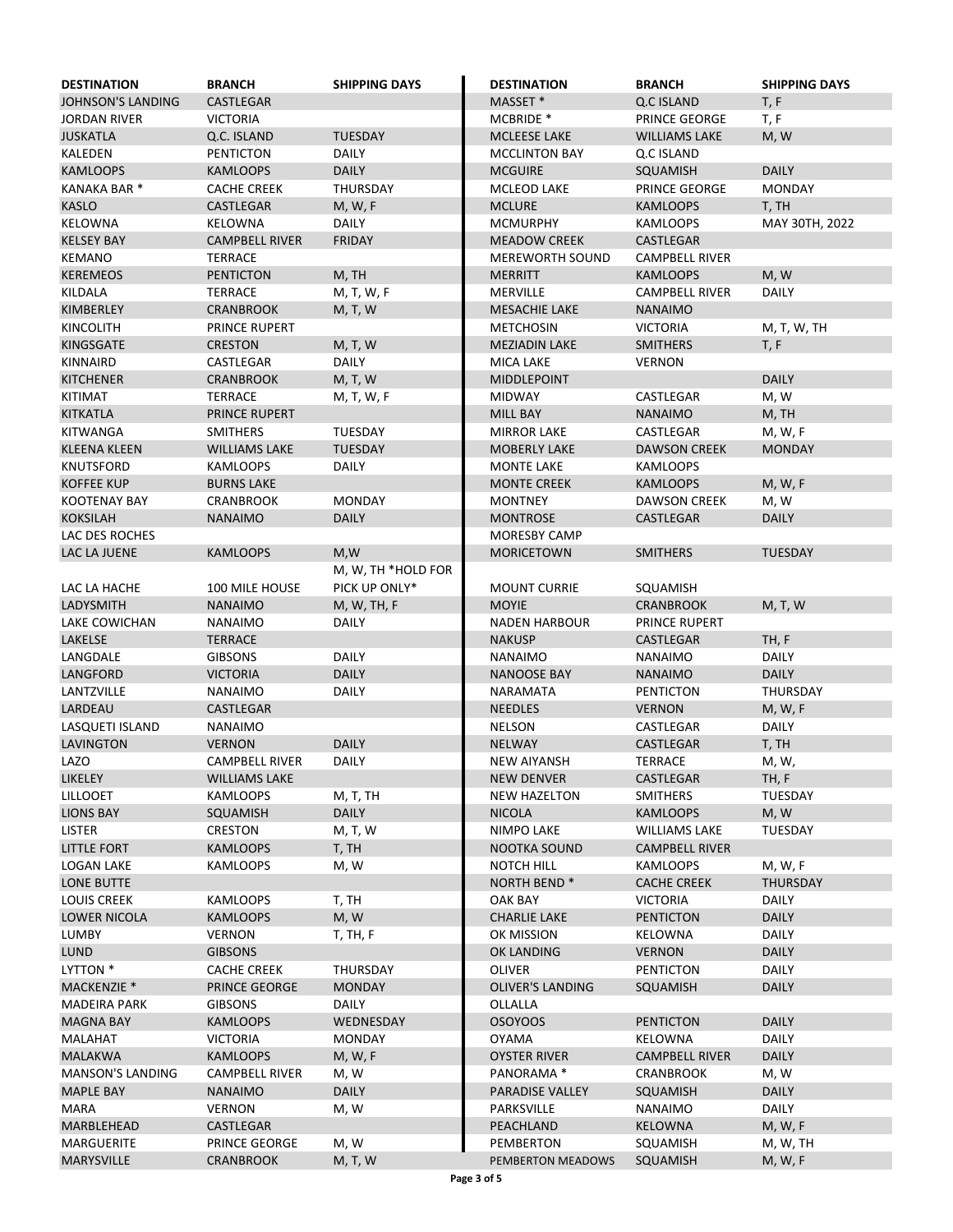| <b>DESTINATION</b>                | <b>BRANCH</b>                      | <b>SHIPPING DAYS</b>    | <b>DESTINATION</b>                    | <b>BRANCH</b>                | <b>SHIPPING DAYS</b> |
|-----------------------------------|------------------------------------|-------------------------|---------------------------------------|------------------------------|----------------------|
| <b>PENDER HARBOUR</b>             | <b>GIBSONS</b>                     | <b>DAILY</b>            | <b>SECHELT</b>                        | <b>GIBSONS</b>               | <b>DAILY</b>         |
| <b>PENDER ISLAND</b>              |                                    |                         | <b>SECRET COVE</b>                    | <b>GIBSONS</b>               | <b>DAILY</b>         |
| <b>PENTICTON</b>                  | <b>PENTICTON</b>                   | <b>DAILY</b>            | <b>SECURITY BAY</b>                   | <b>CAMPBELL RIVER</b>        |                      |
| PEROW                             | PRINCE GEORGE                      | M, W                    | <b>SETON PORTAGE</b>                  | <b>KAMLOOPS</b>              | M, W                 |
| PHILLIPS ARM                      | <b>CAMPBELL RIVER</b>              |                         | <b>SHALALTH</b>                       | <b>KAMLOOPS</b>              | M, W                 |
|                                   |                                    |                         |                                       |                              | M, W, TH *HOLD FOR   |
| PLAYMOR JUNCTION                  | CASTLEGAR                          | <b>DAILY</b>            | SHERIDAN LAKE                         | 100 MILE HOUSE               | PICK UP ONLY*        |
| PORT ALBERNI                      | <b>NANAIMO</b>                     | <b>DAILY</b>            | <b>SHAWNIGAN LAKE</b>                 | <b>NANAIMO</b>               | M, TH                |
| PORT ALICE                        | <b>CAMPBELL RIVER</b>              | T, F                    | SHELLEY                               | PRINCE GEORGE                | MAY 30TH, 2022       |
| PORT CLEMENTS *                   | Q.C. ISLANDS                       | T, F                    | <b>SHOREACRES</b>                     | <b>CASTLEGAR</b>             | <b>DAILY</b>         |
| PORT EDWARD                       | PRINCE RUPERT                      | M, T, W, F              | <b>SICAMOUS</b>                       | <b>KAMLOOPS</b>              | M, W, F              |
| PORT HARDY                        | <b>CAMPBELL RIVER</b>              | M, W, F                 | <b>SIDNEY</b>                         | <b>VICTORIA</b>              | <b>DAILY</b>         |
| PORT MCNEILL                      | <b>CAMPBELL RIVER</b>              | M, W, F                 | <b>SILVER STAR</b>                    | <b>VERNON</b>                |                      |
| PORT MELLON                       | <b>GIBSONS</b>                     | <b>DAILY</b>            | <b>SILVER CREEK</b>                   | <b>VERNON</b>                |                      |
| PORT RENFREW                      | <b>VICTORIA</b>                    |                         | SILVERTON                             | CASTLEGAR                    | TH, F                |
| PORT SIMPSON                      | PRINCE RUPERT                      |                         | <b>SIRDAR</b>                         | <b>CRANBROOK</b>             | <b>TUESDAY</b>       |
| PORTEAU COVE                      | SQUAMISH                           | <b>DAILY</b>            | SKIDEGATE                             | Q.C. ISLAND                  | T, F                 |
| POUCE COUPE                       | <b>DAWSON CREEK</b>                | M, W                    | SKOOKUMCHUCK                          |                              | M, T, W              |
| POWELL RIVER                      | <b>GIBSONS</b>                     | M, W                    | <b>SLOCAN PARK</b>                    | <b>CASTLEGAR</b>             | TH, F                |
| PRINCE GEORGE                     | <b>PRINCE GEORGE</b>               | <b>DAILY</b>            | <b>SLOCAN CITY</b>                    | <b>CASTLEGAR</b>             | TH, F                |
| PRINCE RUPERT                     | PRINCE RUPERT                      | M, T, W, F              | SLOCAN                                | CASTLEGAR                    | TH, F                |
| <b>PRINCETON</b>                  | <b>PRINCETON</b>                   | <b>DAILY</b>            | <b>SMITHERS LANDING</b>               | <b>SMITHERS</b>              |                      |
| PRITCHARD                         | <b>KAMLOOPS</b>                    | M, W, F                 | <b>SMITHERS</b>                       | <b>SMITHERS</b>              | M, T, W, F           |
| <b>PROCTOR</b>                    | <b>CASTLEGAR</b>                   | <b>FRIDAY</b>           | <b>SODA CREEK</b>                     | <b>WILLIAMS LAKE</b>         | <b>DAILY</b>         |
| Q. CHARLOTTE CITY                 | Q.C. ISLAND                        | T, F                    | SOINTULA                              | <b>CAMPBELL RIVER</b>        | M, W                 |
| <b>QUADRA ISLAND</b>              | <b>CAMPBELL RIVER</b>              | M, W                    | SOOKE                                 | <b>VICTORIA</b>              | M, F                 |
| <b>QUALICUM BEACH</b>             | <b>NANAIMO</b>                     | <b>DAILY</b>            | SORRENTO                              |                              |                      |
| <b>QUATHIASKI COVE</b>            | <b>CAMPBELL RIVER</b>              | M, W                    | <b>SOUTH DEASE</b>                    | <b>SMITHERS</b>              | T, F                 |
| <b>QUEENS BAY</b>                 | CASTLEGAR                          | M, W, F                 | <b>SOUTH HAZELTON</b>                 | <b>SMITHERS</b>              | T, F                 |
| QUESNEL                           | QUESNEL                            | M, W, TH                | SOUTH SLOCAN                          | <b>CASTLEGAR</b>             | <b>DAILY</b>         |
| QUILCHENA                         | <b>KAMLOOPS</b>                    | M, W                    | SOUTH WELLINGTON                      | <b>NANAIMO</b>               | M, W, TH, F          |
| RADIUM HOT SPRINGS * CRANBROOK    |                                    | M, T, W                 | SOUTHBANK                             | <b>BURNS LAKE</b>            |                      |
| RAYLEIGH                          | <b>KAMLOOPS</b>                    | T, TH                   | SPARWOOD                              | <b>CRANBROOK</b>             | M, T, W              |
| <b>RED ROCK</b>                   | <b>PRINCE GEORGE</b>               | M, W                    | <b>SPENCES BRIDGE</b>                 | <b>CACHE CREEK</b>           | <b>THURSDAY</b>      |
| <b>REDSTONE</b>                   | <b>WILLIAMS LAKE</b>               | <b>TUESDAY</b>          | SPRINGHOUSE                           | <b>WILLIAMS LAKE</b>         |                      |
| <b>REVELSTOKE</b>                 | <b>KAMLOOPS</b>                    | M, W, F                 | SPUZZUM                               | <b>CACHE CREEK</b>           | <b>THURSDAY</b>      |
| <b>RIONDEL</b>                    | <b>CRANBROOK</b>                   |                         | SQUAMISH                              | SQUAMISH                     | <b>DAILY</b>         |
| <b>RIDLEY ISLAND</b>              | PRINCE RUPERT                      | M, T, W, F              | <b>SQUILAX</b>                        | <b>KAMLOOPS</b>              | M, W, F              |
| <b>RISKE CREEK</b>                | <b>WILLIAMS LAKE</b>               | TUESDAY                 | ST. IVES                              | <b>KAMLOOPS</b>              | M, W,                |
| <b>ROBERTS CREEK</b>              | <b>GIBSONS</b>                     | <b>DAILY</b>            | <b>STEWART</b>                        | <b>SMITHERS</b>              | T, F                 |
| ROBSON                            | CASTLEGAR                          | <b>DAILY</b>            | <b>STONER</b>                         | PRINCE GEORGE                | M, W                 |
| <b>ROCK CREEK</b>                 | CASTLEGAR                          | M, W                    | <b>STRACHAN CREEK</b>                 | SQUAMISH                     | <b>DAILY</b>         |
| <b>ROCKY POINT</b>                | <b>VICTORIA</b>                    | DAILY                   | <b>STRATHNVAER</b>                    | PRINCE GEORGE                | M, W                 |
| <b>ROGERS PASS</b>                | <b>VERNON</b>                      |                         | SUMMERLAND                            | <b>PENTICTON</b>             | <b>DAILY</b>         |
| <b>ROSEBERRY</b>                  | CASTLEGAR                          | TH, F                   | <b>SUMMIT LAKE</b>                    | PRINCE GEORGE                | <b>MONDAY</b>        |
| <b>ROSSLAND</b><br><b>ROYSTON</b> | CASTLEGAR<br><b>CAMPBELL RIVER</b> | M, W, F<br><b>DAILY</b> | <b>SUN PEAKS</b><br><b>SWARTZ BAY</b> | <b>KAMLOOPS</b>              | <b>DAILY</b>         |
| <b>RUBY LAKE</b>                  | <b>GIBSONS</b>                     | <b>DAILY</b>            | <b>CHARLIE LAKE</b>                   | VICTORIA<br><b>CRANBROOK</b> | M, T, W              |
| <b>RUTLAND</b>                    | KELOWNA                            | <b>DAILY</b>            | <b>TABOUR MOUNTAIN</b>                | PRINCE GEORGE                | M, T, W, F           |
| <b>SAANICH</b>                    | <b>VICTORIA</b>                    | <b>DAILY</b>            | <b>TADANAC</b>                        | CASTLEGAR                    | <b>DAILY</b>         |
| SAANICHTON                        | <b>VICTORIA</b>                    | DAILY                   | TAGHUM                                | CASTLEGAR                    | DAILY                |
| SALMO                             | CASTLEGAR                          | T, W                    | <b>TAHSIS</b>                         | <b>CAMPBELL RIVER</b>        |                      |
| SALMON ARM                        | <b>KAMLOOPS</b>                    | <b>DAILY</b>            | <b>TAKYSIE LAKE</b>                   |                              |                      |
| <b>SALT SPRING ISLAND</b>         | <b>VICTORIA</b>                    | T, TH                   | <b>TAPPEN</b>                         | <b>KAMLOOPS</b>              | M, W, F              |
| <b>SALTERY BAY</b>                | <b>GIBSONS</b>                     | M, W, TH                | TARRY'S                               | CASTLEGAR                    | DAILY                |
| SANCA                             | <b>CRANBROOK</b>                   | <b>TUESDAY</b>          | <b>TATLA LAKE</b>                     | <b>WILLIAMS LAKE</b>         | <b>TUESDAY</b>       |
| SANDSPIT                          | Q.C. ISLANDS                       | T, F                    | <b>TAYLOR</b>                         | <b>DAWSON CREEK</b>          | M, W                 |
| <b>SAN JOSEF</b>                  | <b>CAMPBELL RIVER</b>              |                         | <b>TCHESINKUIT</b>                    | <b>BURNS LAKE</b>            |                      |
| SAVONA                            | KAMLOOPS                           | M, W, F                 | <b>TCHESINKUIT LAKE</b>               | <b>BURNS LAKE</b>            |                      |
| SAYWARD                           | <b>CAMPBELL RIVER</b>              |                         | <b>TELEGRAPH CREEK</b>                | <b>SMITHERS</b>              | T, F                 |
| <b>SCOTCH CREEK</b>               | KAMLOOPS                           | M, W                    | TELKWA                                | <b>SMITHERS</b>              | M, T, W, F           |
|                                   |                                    |                         | Page 4 of 5                           |                              |                      |